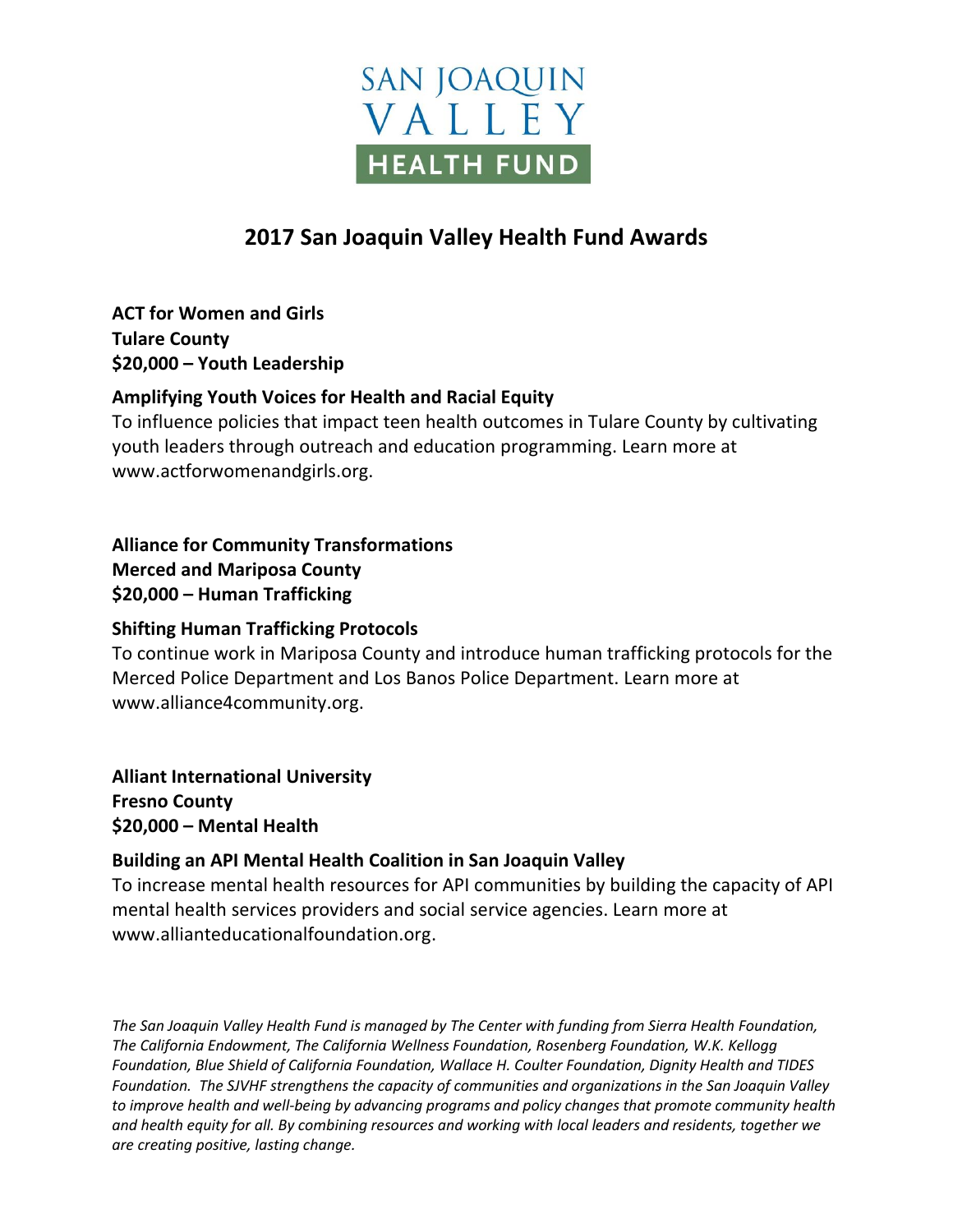# **Black Parallel School Board (Sacramento Independent Learning Center Corporation) Fresno, Kings, Madera, San Joaquin and Stanislaus Counties \$20,000 – Education and Parent Leadership/Involvement**

#### **Movement Building to Create Healthier Schools: Phase II**

To establish the Black Parallel School Board regionally to strengthen the Central Valley Movement Building Project and support diverse communities around school discipline and school push out policies. Learn more at www.blackparallelschoolboard.com.

**California Coalition for Rural Housing Project Regional \$20,000 – Affordable Housing**

### **San Joaquin Valley Healthy Homes Project: Part III**

To increase affordable housing collaborations specifically in Kern County by adding location specific data, disseminating study findings and building tool capacity. Learn more at www.calruralhousing.org.

## **California Immigrant Youth Justice Alliance (Mexican American Legal Defense and Educational Fund) Kern County \$20,000 – Immigration**

### **Immigrant Youth Advocating and Leadership Development**

To develop a unique and strong infrastructure that directly supports immigrant youthled organizing and leadership development to advance progressive immigrant rights effort in Kern County. Learn more at www.ciyja.org.

**California Pan-Ethnic Health Network Madera, Fresno and San Joaquin Counties \$10,000 – Health Access**

### **Advancing Health Equity in the Central Valley**

To increase education and advocacy around health services by working in partnerships. Learn more at www.cpehn.org.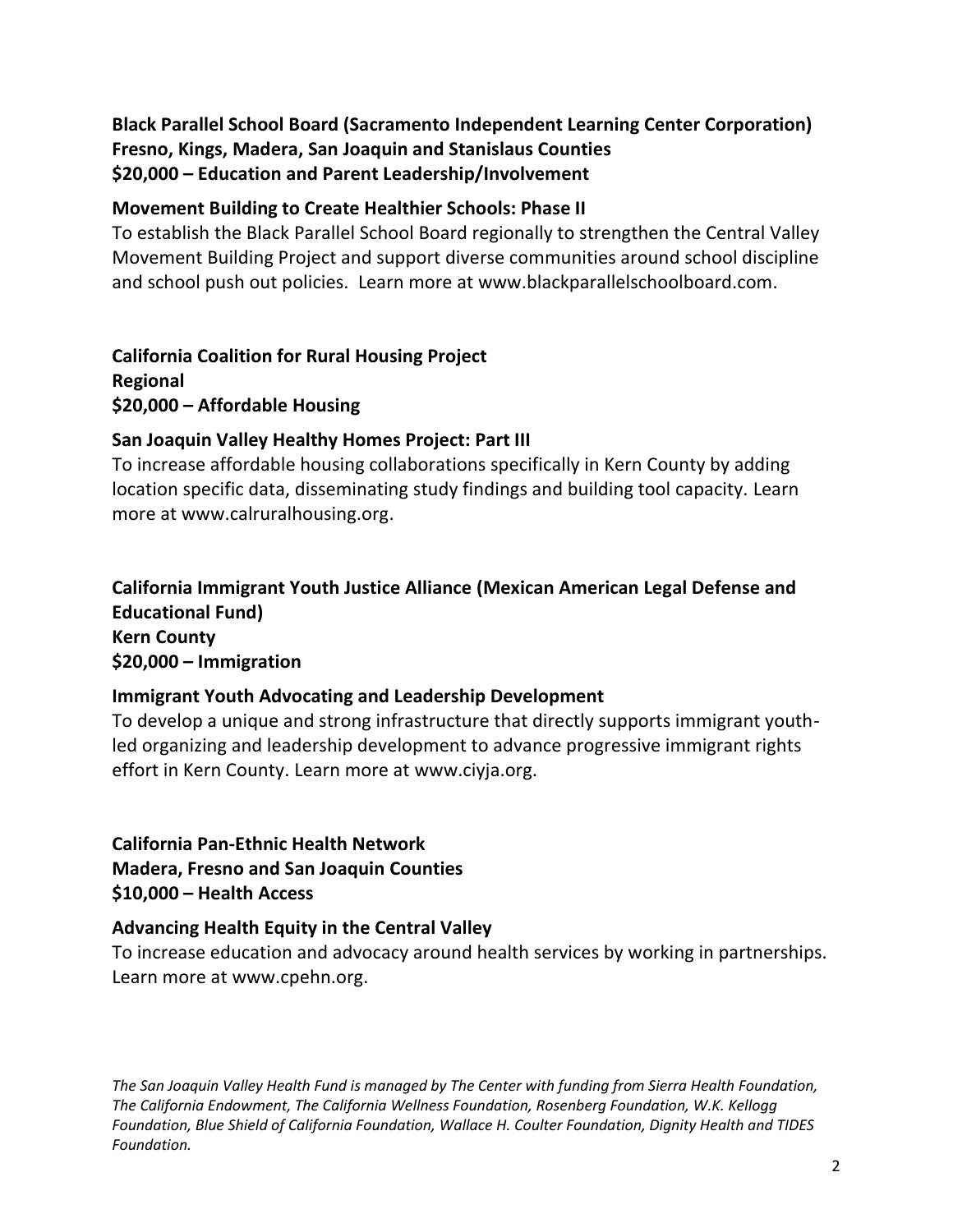# **California Rural Legal Assistance, Inc. Fresno County \$15,000 – Sustainable Communities/Land Use**

# **Civic Engagement Training in Del Rey**

To build community resident capacity and a more transparent and inclusive government structure in the unincorporated community of Del Rey through participation in local land use decision-making through outreach and a community training series. Learn more at www.crla.org.

#### **Catholic Charities of Stockton San Joaquin and Stanislaus Counties \$20,000 – Sustainable Communities/Land Use**

### **Sustainable Communities Coalition**

To promote healthier, more walkable and less vehicle-centric communities in San Joaquin and Stanislaus Counties through coalition-building for Sustainable Communities Coalition and San Joaquin Healthy Neighborhoods Collaborative. Learn more at www.ccstockton.org/Programs/EnvironmentalJustice.aspx.

# **Central California Asian Pacific Women**

**Fresno County \$10,000 – Domestic Violence**

### **Organizing Youth for Social Change**

To organize and train Hmong and Asian American youth around domestic violence to build a movement of gender equity. Learn more at www.ccapw.org.

**Central California Environmental Justice Network (Social & Environmental Entrepreneurs, Inc.) Kern and Fresno County \$20,000 – Environmental Justice**

# **Advancing Environmental Justice**

To address health disparities affecting farm workers in Kern and Fresno counties. Learn more at www.ccejn.wordpress.com.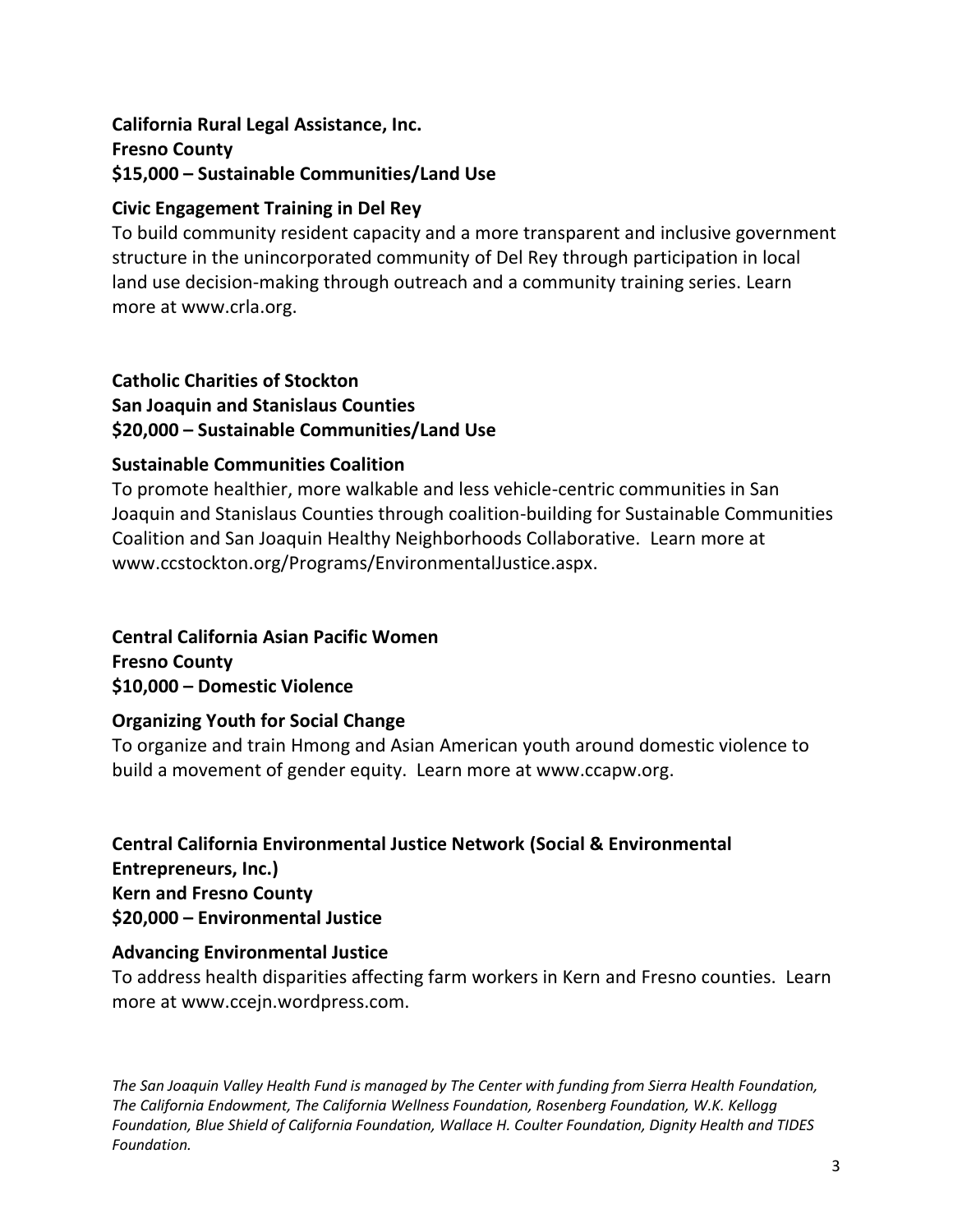## **Central Valley Air Quality Coalition (Social & Environmental Entrepreneurs, Inc.) Kern, Fresno and Stanislaus Counties \$20,000 – Environmental Justice**

#### **Elevating Community Voice for Clean Air and Policy Change**

To engage the community on air quality issues in the San Joaquin Valley. Learn more at www.calcleanair.org.

**Central Valley Immigrant Integration Collaborative (Education and Leadership Foundation) Regional**

**\$20,000 – Immigrant Integration/Immigrant Rights**

# **Immigrant Integration in Central Valley Communities: Capacity Building and Organizational Development**

To promote policies for immigrant integration in communities by strengthening the regional collaborative and increase the capacity of partner organization through training. Learn more at www.vallecentral.org.

#### **Children Now**

**Merced, San Joaquin and Stanislaus Counties**

**\$20,000 – Positive Early Childhood and Youth Development**

### **Advocacy for Early Childhood in the Valley**

To continue to implement an organizing strategy to address early childhood issues by linking with networks throughout the Valley. Learn more at www.childrennow.org.

**Community Water Center**

**Tulare County \$20,000 – Access to Clean Drinking Water**

### **Building Community Power to Advocate for Safe and Clean Drinking Water**

To improve access to safe, affordable drinking water for rural southern San Joaquin Valley communities by building community capacity to participate in drinking water decision and policy-making processes. Learn more at www.communitywatercenter.org.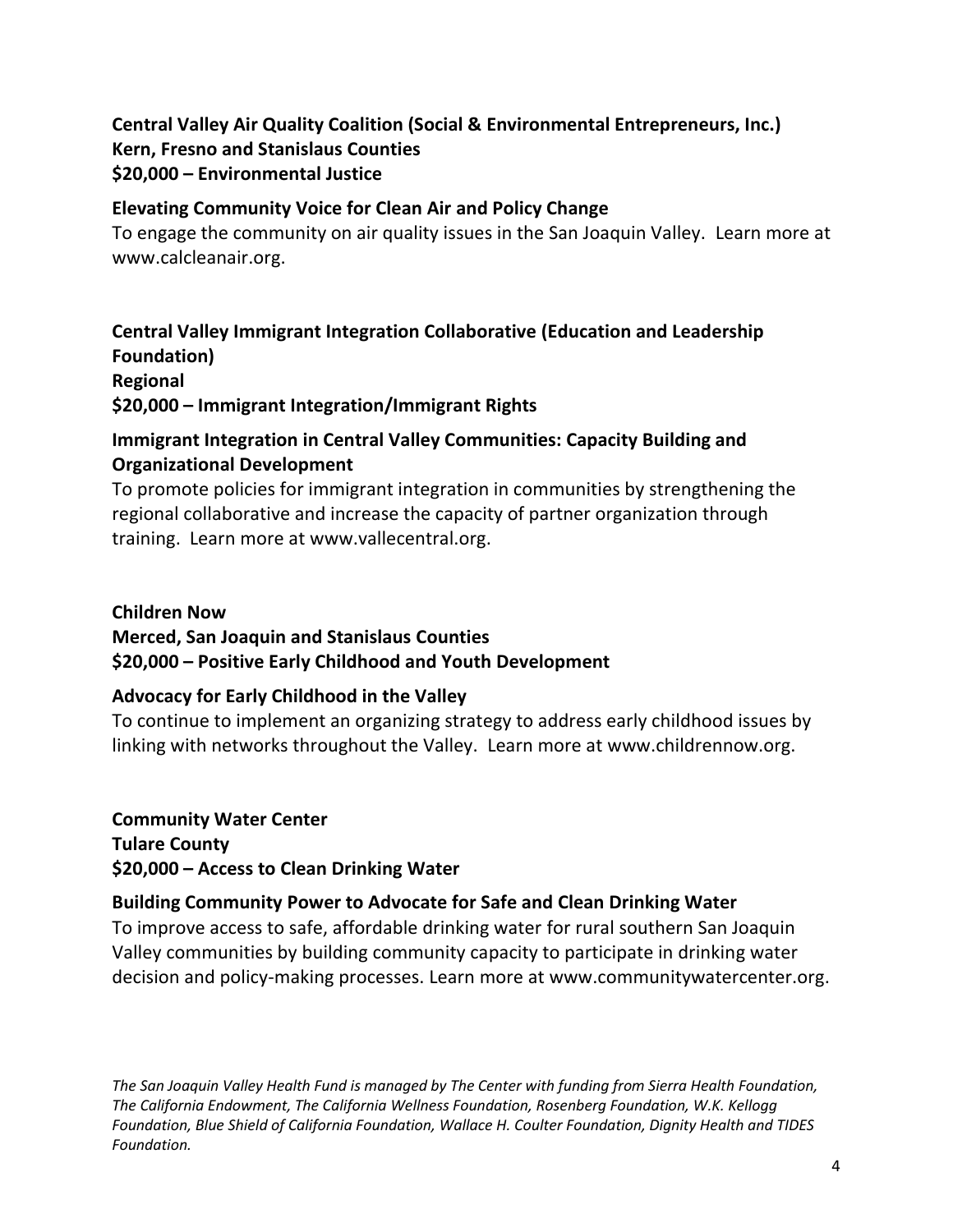**CRLA Foundation Regional \$20,000 – Access to Healthcare**

#### **Uninsured: Continued Policy Advocacy**

To increase advocacy and access around providing preventive and primary health care services to the remaining uninsured for counties and public hospitals. Learn more at www.crlaf.org.

**Cultural Brokers, Inc. Fresno County \$20,000 – Early Childhood**

### **Cultural Brokers Community Partnership Project**

To improve the safety, permanency and well-being of children by linking families to resources and holding institutions accountable to their missions. Learn more at www.culturalbrokerfa.com.

**Dolores C. Huerta Foundation Kern County \$20,000 – Physical Activity**

### **Arvin Bike Share Program**

To implement a pilot bike share program in Arvin to encourage physical activity and link community residents to infrastructure improvements policies. Learn more at www.doloreshuerta.org.

## **East Bay Asian Youth Center (Fresno Office) Fresno County \$20,000 – Education and Parent Leadership/Involvement**

#### **Parent Action Committee**

To support and develop an organized network of parents to prepare and advocate proposals to systematically expand school-based family engagement strategies aimed at improving academic and social outcomes for children. Learn more at www.ebayc.org.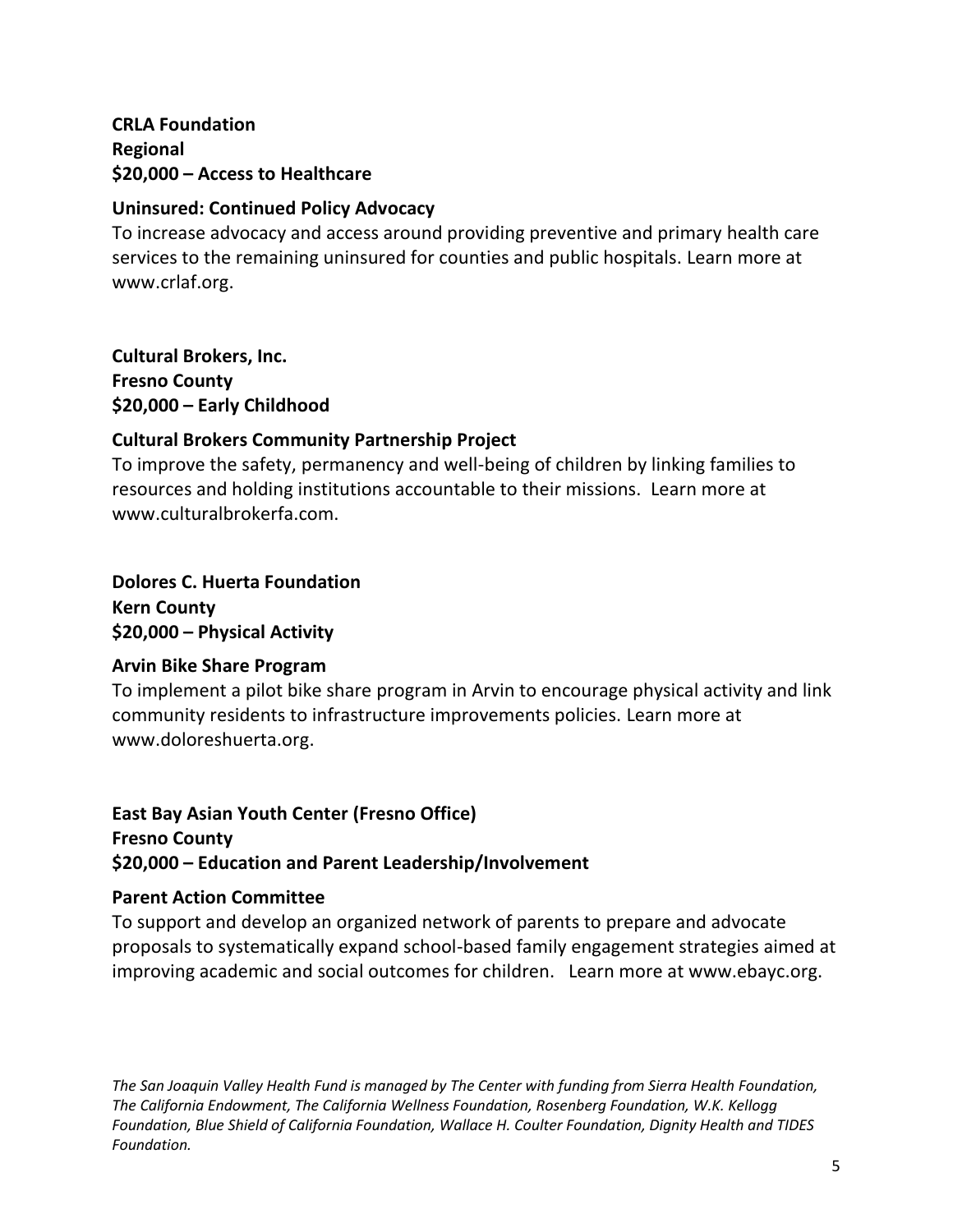## **El Quinto Sol de América (Pesticide Action Network North America (PANNA) Regional Center) Tulare County \$20,000 – Access to Clean Drinking Water**

#### **Water and the Right To Know**

To improve water quality in unincorporated communities of Tulare County through community education, providing an understanding of water quality issues and presenting the tools to address them through engaging local water boards. Learn more at www.elquintosoldeamerica.org.

#### **Environmental Justice Coalition for Water Regional \$10,000 – Access to Clean Drinking Water**

# **Building Community Power to Realize the Human Right to Water**

To improve access to safe, affordable drinking water for northern San Joaquin Valley communities by building community capacity to engage in advocacy for drinking water decision and policymaking. Learn more at www.ejcw.org.

#### **Fathers & Families of San Joaquin**

**San Joaquin County \$20,000 – Juvenile Justice and Community Safety**

#### **Movement-Building & Leadership Development for Education Equity & Racial Justice**

To engage in community-based participatory policy advocacy for juvenile justice policies in San Joaquin County through youth leadership training and community organizing. Learn more at www.ffsj.org.

**Focus Forward Fresno County \$20,000 – Juvenile Justice**

### **Reducing Stigma for Juvenile Justice and Foster Care Youth**

To reduce stigma of youth in Fresno County child welfare or juvenile justice systems through storytelling, education and community organizing. Learn more at www.focusforward.org.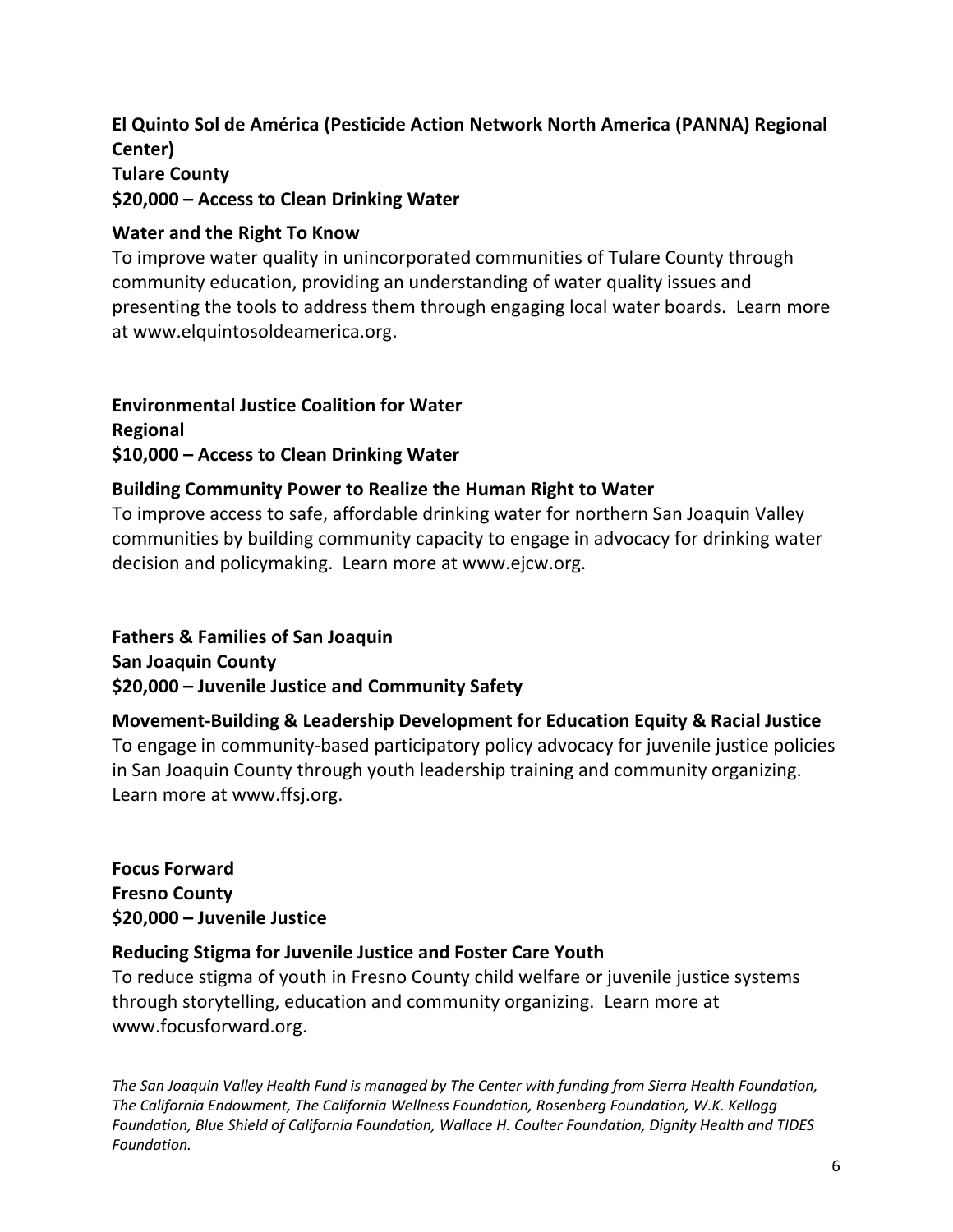# **Foodlink for Tulare County Tulare County \$15,000 – Food Access**

## **Community Advocacy in Food Equity (CAFÉ) Program**

To increase access to healthy food and establish improved nutrition policies and standards within Tulare County food pantries through training and education. Learn more at www.foodlinktc.org.

**Fresno Barrios Unidos Fresno County \$20,000 – Youth Leadership**

## **Creating the Next Generation of Leaders of Color**

To increase organizational and community leadership capacity through training, education, and strategic planning. Learn more at www.fresnobarriosunidos.org.

**Fresno Center for Nonviolence Fresno County \$10,000 – Immigration**

# **Fresno Immigrant Youth in Action**

To develop and empower immigrant youth around advocacy for immigrant's rights, as well as to support youth-led efforts to advance progressive immigrant policies in Fresno County through community engagement and organizing. Learn more at www.centerfornonviolence.org.

**Fresno Food Commons Trust Fresno and Merced County \$10,000 – Food Access**

# **Healthy Food Access in the Fresno and Merced Region**

To connect low-income residents in the Fresno region to healthy fresh food and to build a just and sustainable community-owned food system. Learn more at www.foodcommonsfresno.org.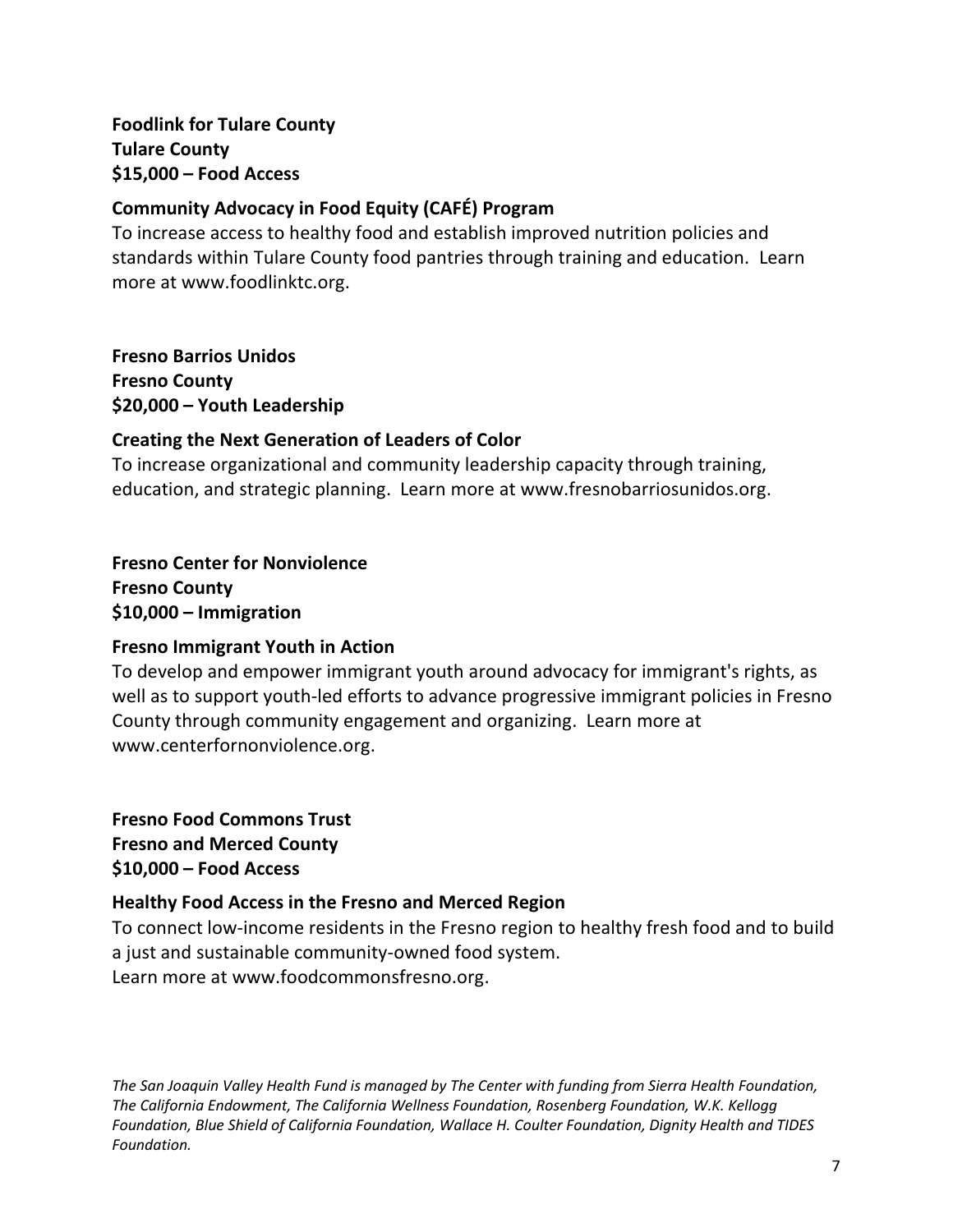# **Fresno Street Saints (Fresno County Economic Opportunities Commission) Fresno County \$15,000 – Pesticide**

#### **Southwest Fresno Environmental Club**

To research and develop a plan to protect children from hazardous agricultural pesticide exposure. Learn more at www.fresnostreetsaints.org.

#### **Greenaction for Health and Environmental Justice Kings County**

## **\$20,000 – Environmental Justice**

## **Kings County/San Joaquin Valley Health, Environmental and Climate Justice Project**

To advocate for systemic change and protect the health and environment of vulnerable Kings County/Valley communities through community organizing, grassroots leadership development, coalition work and policy advocacy. Learn more at www.greenaction.org.

### **Greenlining Institute**

**Regional \$19,069 – Community/Economic Development**

### **Ensuring the Success of Community Benefit**

To support a coalition of San Joaqin Valley partners to advocate for the investment of community benefit funds from not-for-profit hospitals that reduces health disparities. Learn more at www.greenlining.org.

**Haven Women's Center of Stanialaus Stanislaus County \$20,000 – Domestic Violence**

### **Youth Community Mobilization**

To prevent teen dating violence and promote healthy relationships in Modesto City School District through a youth leadership development and community mobilization strategy training and policy advocacy. Learn more at www.havenwcs.org.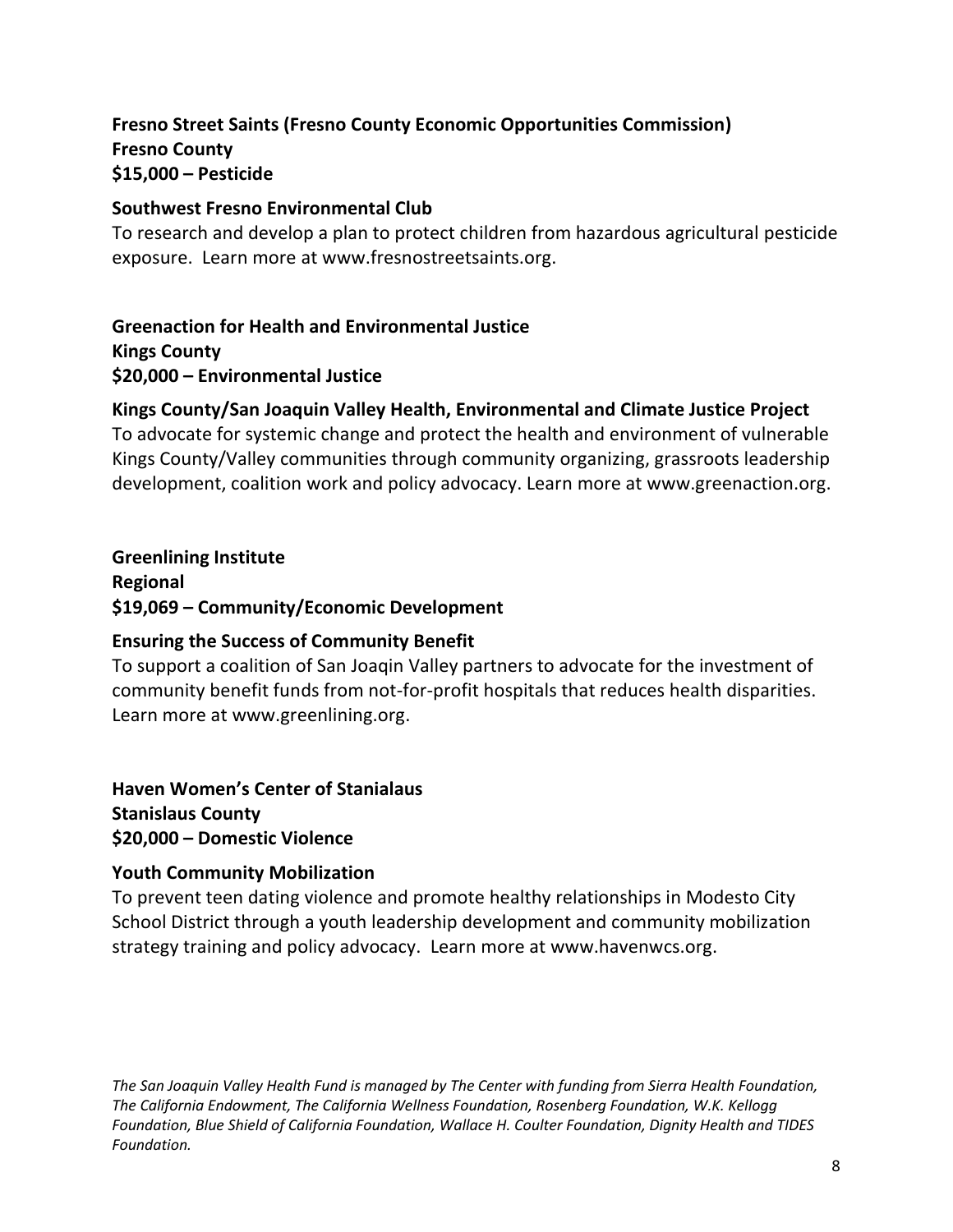# **Immigrant Legal Resource Center Regional \$20,000 – Immigrant Integration/Immigrant Rights**

## **Immigrant Access to Health Care**

To promote healthcare access for immigrants by educating health and social services providers and the immigrant community about eligibility and access for health care programs. Learn more at www.ilrc.org.

**Kings Community Action Organization Kings County \$10,857 – Domestic Violence** 

## **Domestic Violence Survivor Advisory Group**

To develop best practices for working with survivors of domestic violence in Kings County by maintaining an advisory group of former victims of domestic violence that can be scaled regionally in community health centers. Learn more at www.kcao.org.

# **Kings Partnership for Prevention**

**Kings County \$20,000 – Community/Economic Development**

### **Strategic Prevention in Kings County**

To advocate for better health policies in Kings County through coalition and community mobilization and education. Learn more at www.kpfp.org.

**Latino Coalition for a Healthy California (Tides Center) Merced, Fresno and Stanislaus Counties \$10,000 – Health Access** 

### **Building Health and Justice in our Community**

For advocacy and policy efforts to promote a healthier California for all. Learn more at www.lchc.org.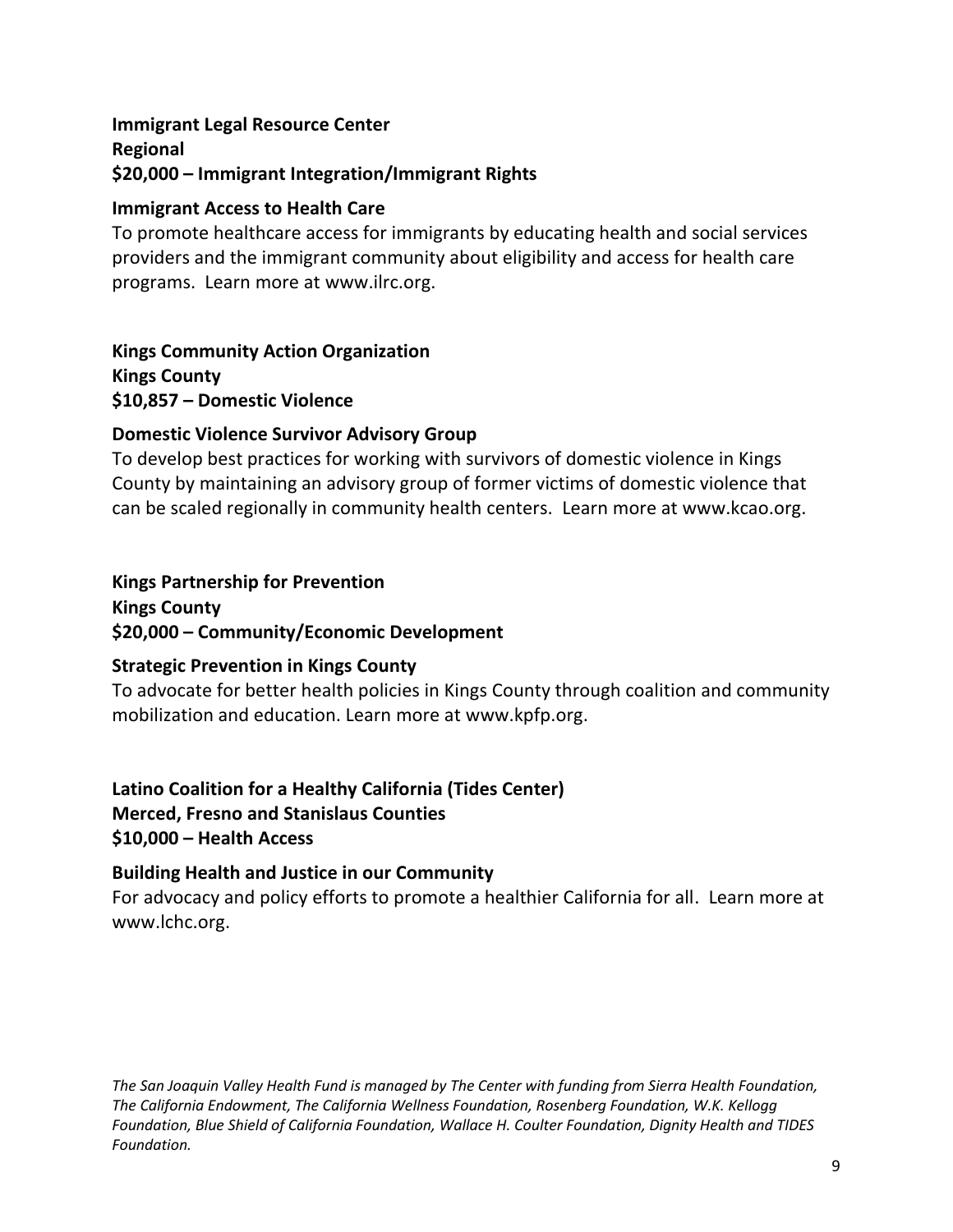# **Leadership Counsel for Justice and Accountability (Tides Center) Tulare County \$20,000 – Housing/Shelter and Land Use**

### **Addressing the Built Environment in Tulare County**

To advocate for and implement policies designed to increase infrastructure investments in Fresno and Tulare counties by working in partnerships with community residents and partner coalitions. Learn more at www.leadershipcounsel.org.

### **Little Manila Foundation**

**San Joaquin County \$20,000 – Education: Programs/Curricula Reflect Community Diversity**

### **Little Manila After-School Program**

To engaging students in advocacy efforts to create a healthier community. Learn more at www.littlemanila.org.

# **Madera Coalition for Community Justice Madera County \$20,000 – Youth Leadership**

### **Health-4-Life**

To create a culture of wellness and health lifestyle by addressing food security and promoting physical activity through education and outreach. Learn more at www.maderaccj.webs.com.

**Marjaree Mason Center Fresno County \$15,074 – Domestic Violence**

# **Cultivating Discussion on Increasing Domestic Violence Awareness in the Hmong Community**

To improve cultural competency efforts and system responses for domestic violence services providers through the involvement of Hmong community residents. Learn more at www.mmcenter.org.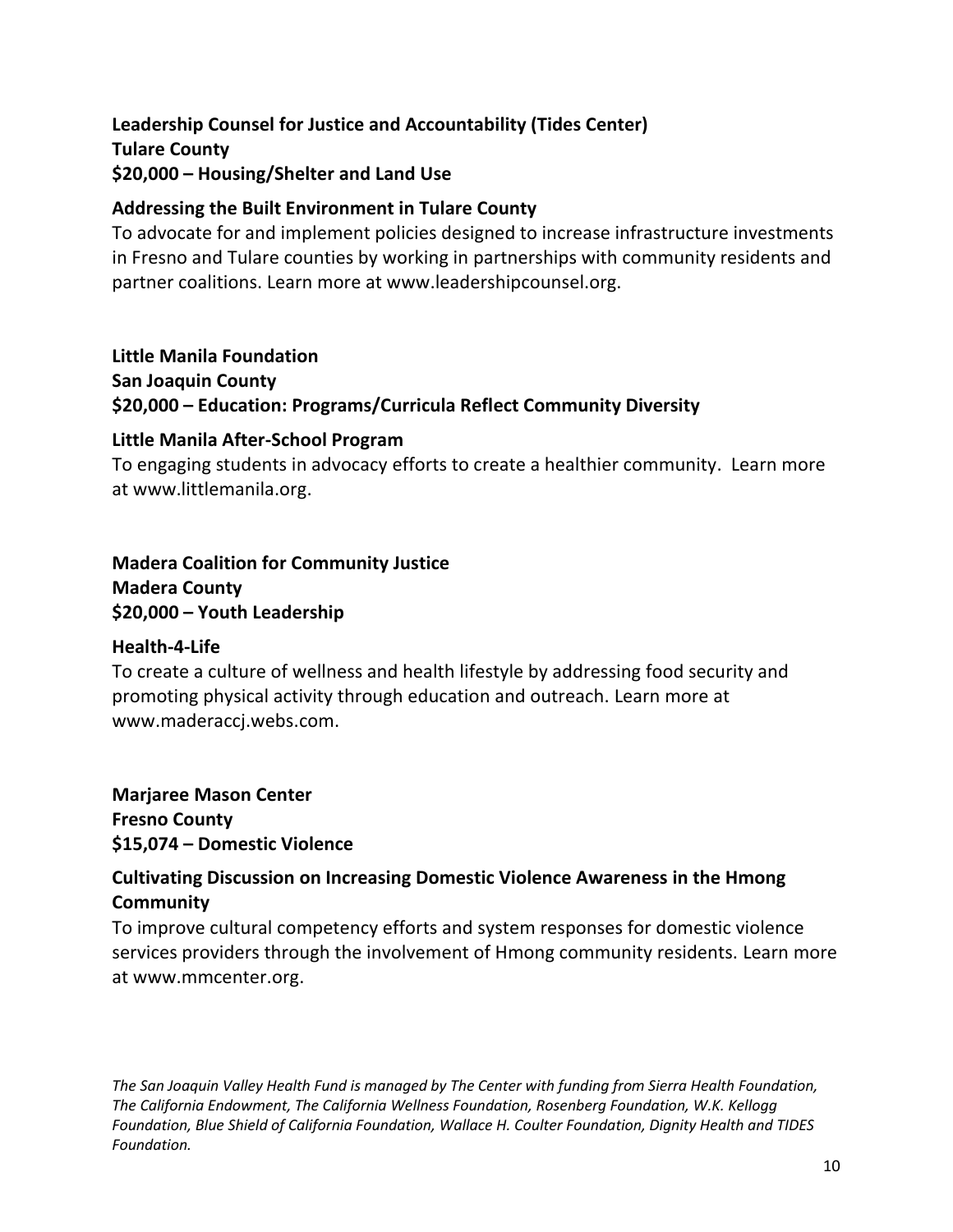# **National Association for the Advancement of Colored People, Stockton (The Tides Foundation) San Joaquin County \$20,000 – Education**

#### **Parent and Family Engagement Initiative**

To engage African American parents in Local Control Funding Formula discussions within the Stockton Unified School District. Learn more at www.stocktonnaacp.org.

### **Organización en California de Lideres Campesinas, Inc. Fresno, Madera and Merced Counties \$20,000 – Sustainable Communities and Transportation**

#### **Access to Public Transportation Advocacy**

To support farm workers women empowerment by providing in-depth training on leadership and advocacy while also advocating for positive transportation and land use policies. Learn more at www.liderescampesinas.org/english.

# **Pacific News Service dba New America Media Kern County \$20,000 – Youth Leadership**

### **Youth Reporting**

To promote community engagement around the Kern County General Plan. Learn more at www.newamericamedia.org.

**Planned Parenthood Mar Monte Kern County \$10,000 – Youth Leadership**

### **Youth Rising and Generation Action**

To mobilize youth advocates for reproductive justice in the greater Bakersfield area. Learn more at www.plannedparenthood.org/planned-parenthood-mar-monte.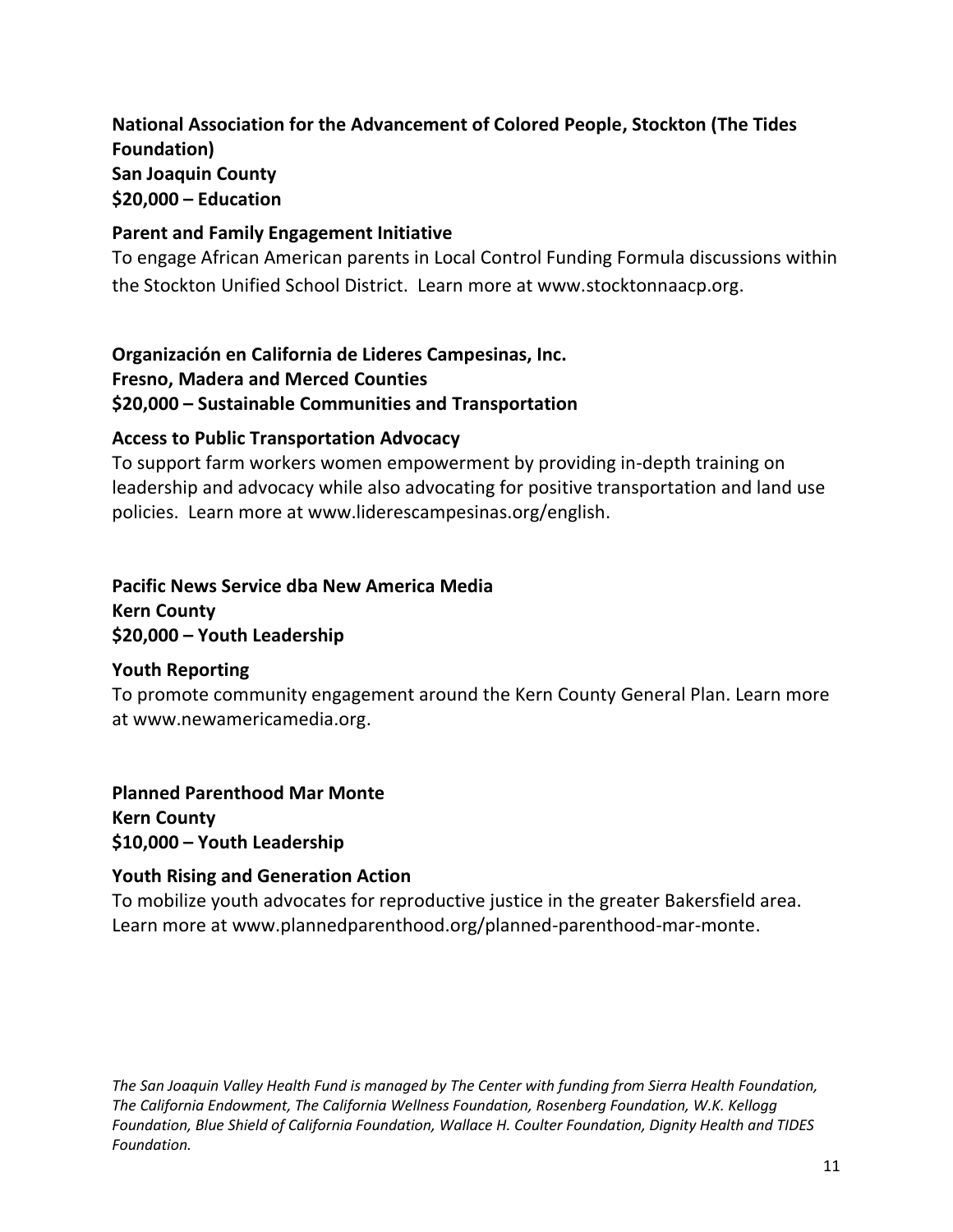# **Public Health Advocates San Joaquin County \$10,000 – Land Use**

### **Build Health - Stockton: Part II**

To promote the need for health policies in the Stockton General Plan Update through investments in African American leaders to advocate for policy change. Learn more at www.publichealthadvocacy.org.

**Radio Bilingüe, Inc. Regional \$20,000 – Health Access** 

### **Latino Health Access and Equity Radio Series**

To provide education and messaging about Health for All, wellness, health disparities and civic engagement for San Joaquin Valley residents by creating Spanish language radio segments for broadcast. Learn more at www.radiobilingue.org/en/.

# **Reading and Beyond Fresno County \$20,000 – Education and Parent Leadership/Involvement**

### **Local Control Funding Formula Advocacy Project**

To increase advocacy around the Local Control Funding Formula by providing training for community members and drafting recommendations for inclusion in the Fresno Unified School District's English Learner Master Plan. Learn more at www.readingandbeyond.org.

**Reinvent South Stockton Coalition (Tides Center) San Joaquin County \$20,000 – Economic Development**

### **Job and Economic Development for the South Stockton Promise Zone**

To support the inclusion of job and economic development in the South Stockton Promise Zone. Learn more at www.reinventsouthstockton.nationbuilder.com.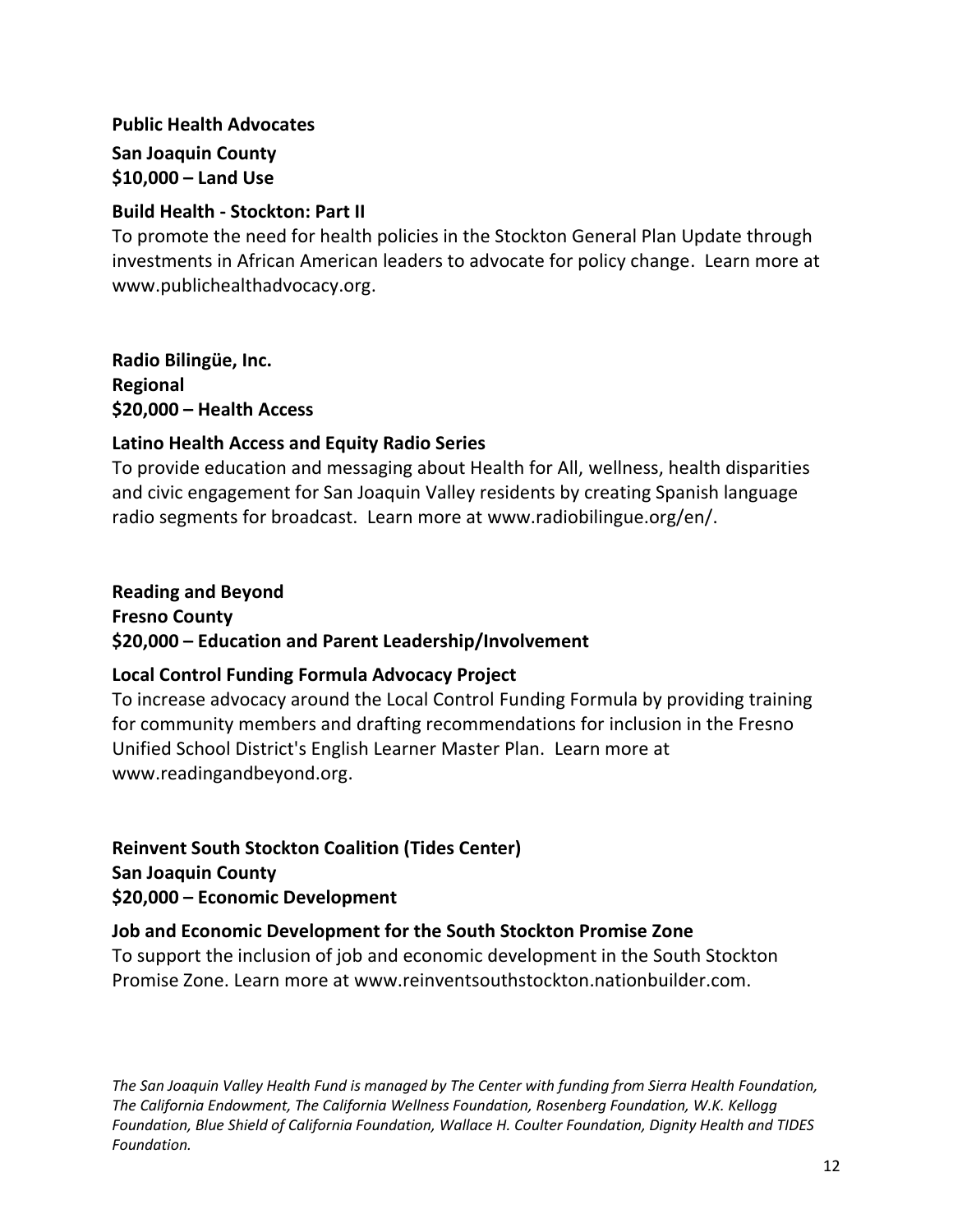# **Rural Community Assistance Corporation Tulare and Fresno County \$20,000 – Access to Clean Drinking Water**

### **Agua4All on Native American Reservations**

To increase access to and consumption of safe drinking water on two tribal reservations in the San Joaquin Valley through advocacy and systems change efforts of Agua4All campaign. Learn more at www.rcac.org.

**San Joaquin Immigrant Youth Justice Alliance (Mexican American Legal Defense and Educational Fund) San Joaquin County \$20,000 – Immigration and Youth Leadership**

#### **Immigrant Youth Advocating and Leadership Development**

To develop a unique and strong infrastructure that directly supports immigrant youthled organizing and leadership development to advance progressive immigrants' rights efforts in San Joaquin County. Learn more at http://www.ciyja.org/affiliates

**San Joaquin County Pride Center, Inc. San Joaquin County \$20,000 – Youth Leadership**

#### **LGBT Youth Empowerment Program**

To improve the school climate for LGBT youth in San Joaquin County by organizing youth and allies to be advocates for safe spaces, and youth empowerment. Learn more at www.sjpridecenter.org.

**Sequoia Riverlands Trust Kern County \$20,000 – Environmental Justice**

### **The Southern Sierra Partnership**

To promote improved air quality through conservation and compact growth through the Kern County General Plan update, and by building capacity of the Southern Sierra Partnership to coordinate land use policy advocacy. Learn more at www.sequoiariverlands.org.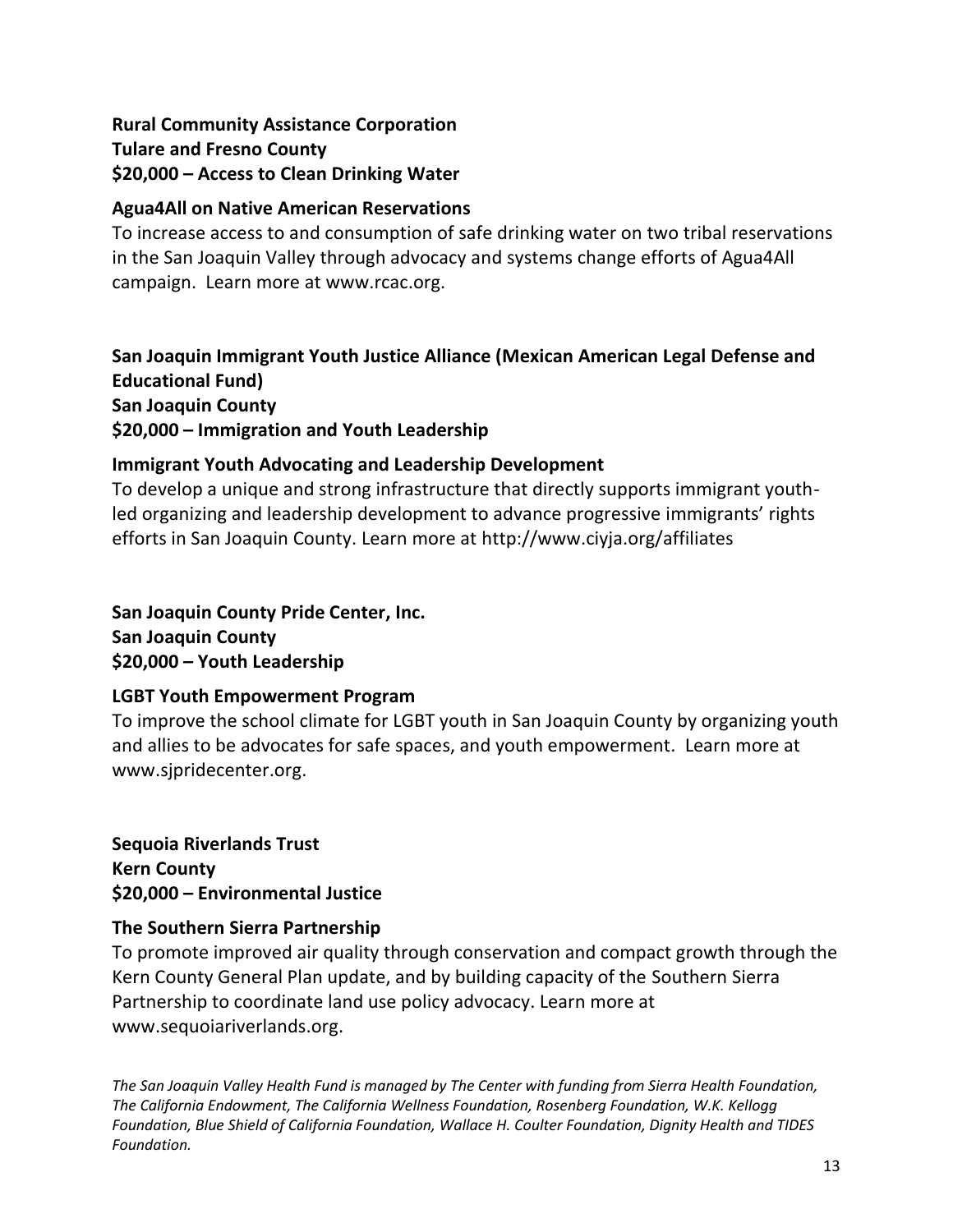# **Stanislaus Family Justice Center Foundation Stanislaus County \$20,000 – Domestic Violence**

## **Multi-Disciplinary Response to Domestic Violence Strangulation Crimes**

To improve health outcomes of strangulation injury victimes by engaging with and training Stanislaus County first responders and health care providers through a coordinated community response. Learn more at www.stanislausfamilyjustice.org.

**The Sources LGBT+ Center Tulare County \$10,000 – LGBT+ Advocacy**

### **Access to Care and Policy Change Initiative**

To empower and engage the LBGT community in health advocacy. Learn more at www.thesourcelgbt.org.

**Utility Reform Network Fresno and San Joaquin Counties \$20,000 – Built Environment** 

# **End Shutoffs: Protect Health & Climate**

To educate on the health impacts of utility shutoffs while advocating for affordable monthly bills and a reduction in shutoffs by partnering with diverse low-income communities throughout the Valley. Learn more at www.turn.org.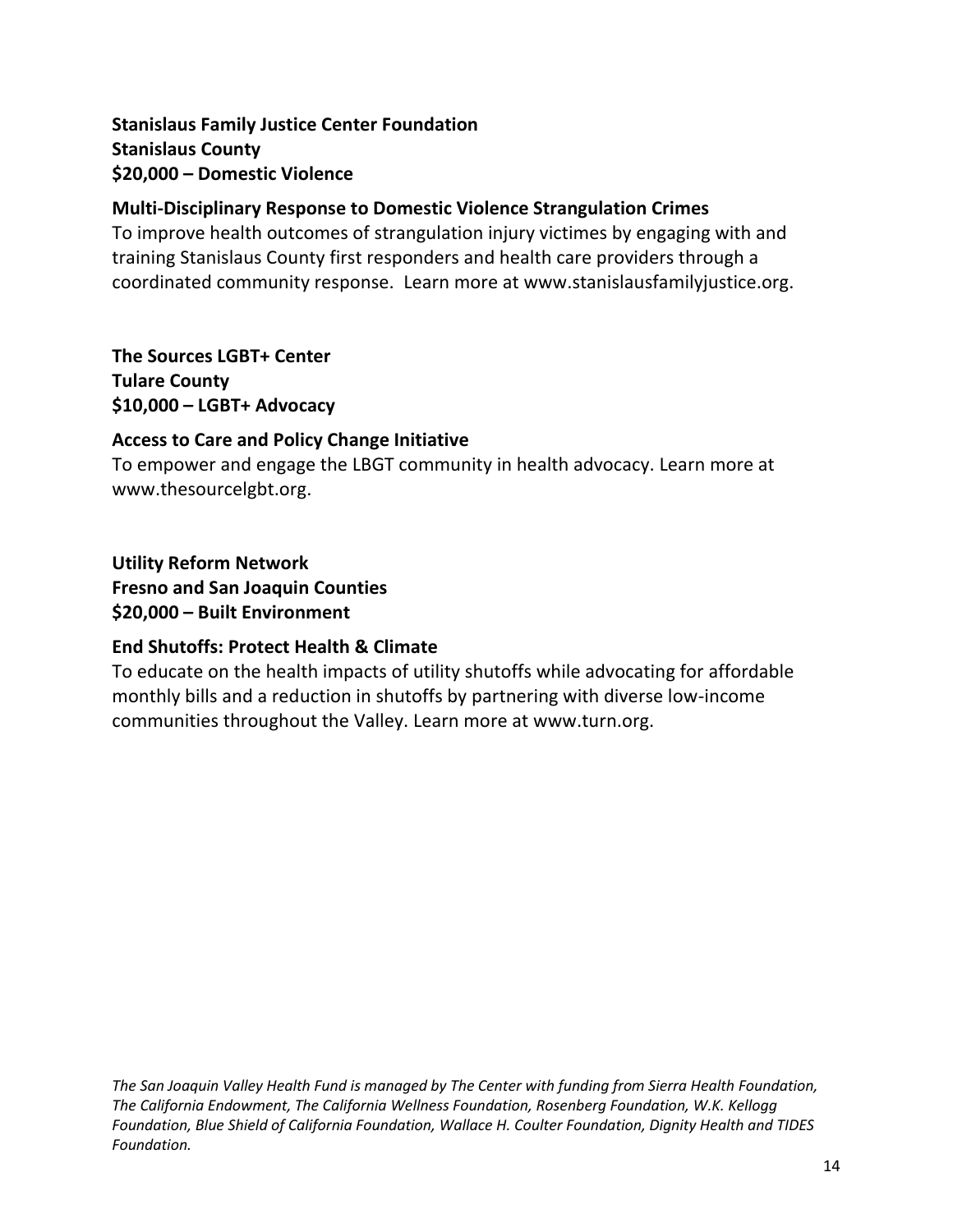# **San Joaquin Valley Health Fund Awards (2017-2020)**

**Healthy Communities Cluster: Racial Equity and Community Mobilization to Improve the Health & Well-Being of Children**

# **Faith in Community With: Faith in the Valley Affiliates and Public Health Advocates Fresno, Kern, Merced, San Joaquin and Stanislaus Counties \$600,000 – Environmental Justice**

### **New Voices: Health Equity and Racial Justice for Children**

To engage parents, community leaders and partners across five counties in the Valley in research, power building, and advancing policy in three areas affecting young children's health: (1) safe, healthy housing; (2) clean air; and (3) a healthy environment and safe spaces to exercise. Learn more at http://faithinthevalley.org.

# **Fresno Interdenominational Refugee Ministries With: Fresno Center for New Americans, Stone Soup Fresno and Southeast Asia Resource Action Center Fresno County \$240,000 – Food Access**

#### **Fresno Southeast Asian Coalition for Action**

To develop a coalition of the three largest Southeast Asian serving organizations in Fresno to work directly on local and regional advocacy for access to healthy food that is culturally relevant for Southeast Asian children aged 0-8 in schools, Headstart and at home, as well as advocating for the development of sustainable communities. Learn more at https://www.firminc.org.